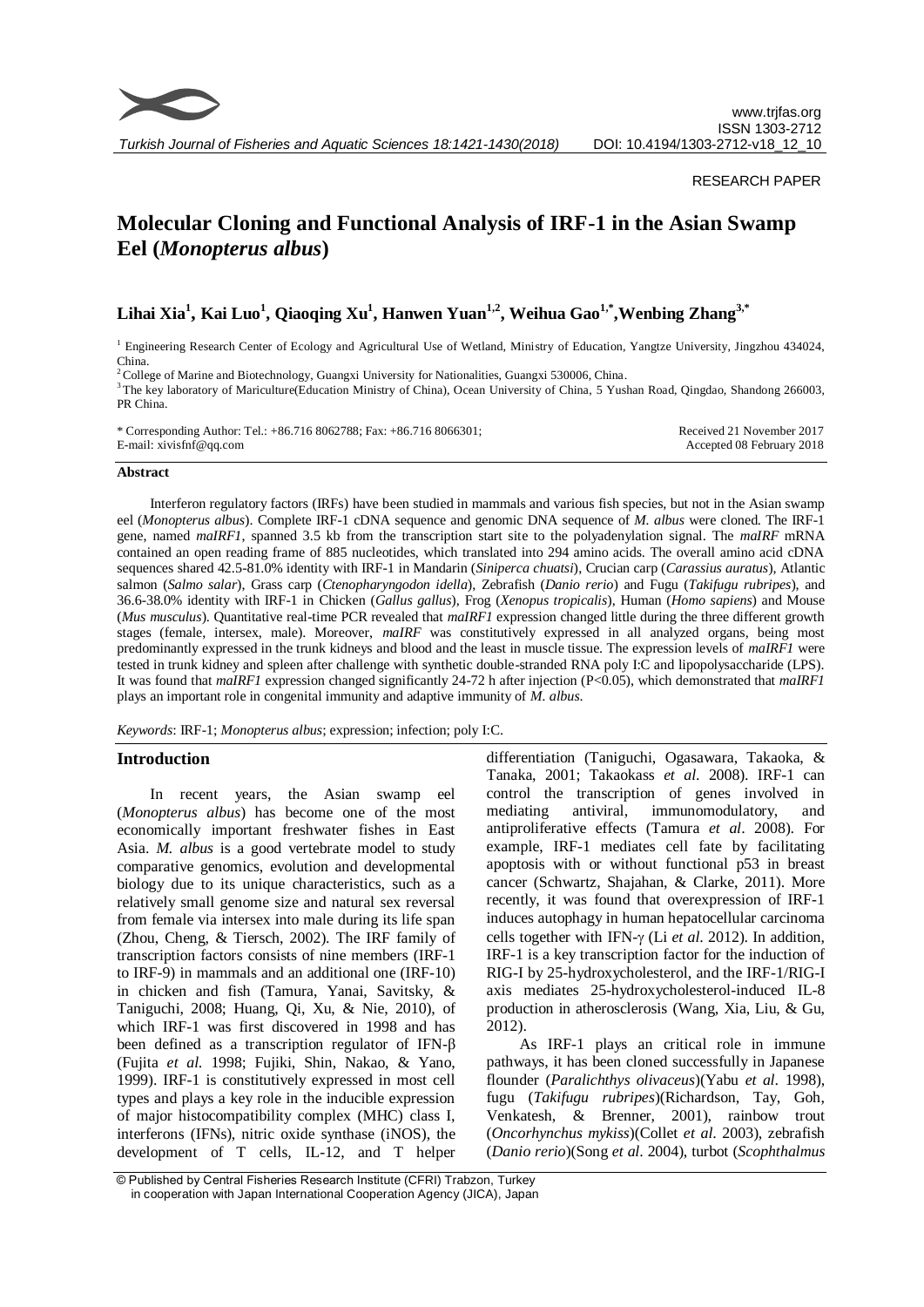*maximus*)(Ordás, Abollo, Costa, Figueras, & Novoa, 2006), sea bream (*Sparus aurata*)(Ordás *et al*. 2006), mandarin fish (*Siniperca chuatsi*)(Sun, Chang, Song, Yao, & Nie, 2007), crucian carp (*Carassius carassius*)(Shi *et al*. 2008), orange-spotted grouper (*Epinephelus coioides*)(Shi, Zhu, Yin, Zhang, & Gui, 2010), Atlantic cod (*Gadus morhua*)(Feng *et al*. 2009), large yellow croaker (*Pseudosciaena crocea*)(Yao, Kong, Huang, & Wang, 2010), and Atlantic salmon (*Salmo salar*) (Bergan, Kileng, Sun, & Robertsen, 2010). Many studies have shown that IRF-1 plays an important role in fish defense against viral infections (Caipang, Hirono, & Aoki, 2005; Collet *et al*. 2007; Shi *et al*. 2008) and that it is upregulated by salmon IFN $\alpha$ 1 and by salmon anemia virus compared with IRF-3 and IRF-7 (Bergan *et al*. 2010). Therefore, IRF-1 might be useful as an adjuvant in the development of DNA vaccines against commercially important viral pathogens (Caipang *et al*. 2005). In order to further study its anti-viral role, Shi *et al*. (2008) found two nuclear localization signals (NLS) in carp IRF-1, any one of which is sufficient for nuclear translocation. It is worth noting that IRF-1 has a potential role in blood-borne pathogen clearance, such as bacterial antigens (Feng *et al*. 2009). However, the constitutive expression profiles and immune responses of IRF-1 shows species-specific variations in fishes (Collet *et al*. 2007; Bergan *et al*. 2010; Yao *et al*. 2010).

However, data on immune genes of *M. albus* are scarce compared to other commercially important fishes. Therefore, a better understanding of the immune response of *M. albus* may contribute to develop strategies for disease management and improved culture efficiency. In the present study, the cDNA sequence and genomic structure of *IRF-1* from *M. albus* were cloned. Furthermore, *IRF-1* expression levels were examined at different developmental stages and in different organs. Its expression was also analyzed in trunk kidney and spleen tissue following challenges with synthetic double-stranded RNA poly I:C and lipopolysaccharide (LPS).

## **Material and Methods**

## **Ethical Clearance**

All the experiment was conducted by the correspondence author with the help of other authors, and all the operation complied with the Ethical Clearance in accordance with the National Regulations of the research laboratory.

## **Cloning cDNA Sequence and Genomic Sequence**

Based on the sequences from Atlantic salmon, mandarin fish and orange-spotted grouper of IRF-1 homologues from the NCBI website, a pair of degenerate primers (F1 and R1) was designed to

obtain the internal region of *maIRF1*. An Asian swamp eel, weighing about 100 g was injected with 400 mg poly I: C (Sigma, USA) and 24 h later, trunk kidney (80-90mg) was sampled from which the RNA was isolated using Trizol (Invitrogen, USA) and reverse transcribed into cDNA by Powerscript II reverse transcriptase with Random primer and CDS primer which used to amplified the internal region and 3-RACE respectively.

For 3'-RACE, the PCR was initially performed with primers UPM/3-F1 followed by a nested PCR with primers UPM/3-F2. For 5'-RACE, the adaptor primers AAP and AUAP were used. The RNA from *M. albus* trunk kidney tissue was reverse-transcribed at 42°C using the gene-specific primer 5-R1. After synthesis of the first strand cDNA, the purified cDNA was used in the TdT-tailing reaction. Tailed cDNA was then amplified by primers 5-R2 and AAP. A dilution of the original PCR (0.1%) was re-amplified using AUAP and a nested 5-R3 primer. All primers are shown in Table 1.

The genomic DNA was purified from muscle tissue of *M. albus* using a Wizard Genomic DNA Purification Kit (Promega). Based on the cDNA fulllength sequence, primers were designed to obtain the full-length genomic sequence of *maIRF1*. All the primer sequences have been stated in Table. 1.

## **Sequence Analysis**

Protein prediction was performed using software at the ExPASy Molecular Biology Server. The intron/exon structure of the identified genomic sequences was determined by aligning the full-length cDNA to the genomic sequence using ClustalW2. A multiple alignment was generated using the ClustalW program. Sequence identities were calculated using the Megalign program within DNAStar. Phylogenetic analysis was performed using the neighbor-joining method within the MEGA molecular evolutionary genetic analysis software package. Data were analyzed using Poisson correction, and gaps were removed by pairwise deletion. The degree of confidence for each branch point was determined by bootstrap analysis (1,000 times).

## **RNA Extraction and cDNA Synthesis for Expression Analysis**

*M. albus* (3 individuals) of 150-200 g body weight were obtained from the aquaculture base of Yangtze University, China. After acclimatization, gonad(G), trunk kidney(TK), brain(BR), liver(L), intestine(I), spleen(SP), blood(BL), skin(SK), and muscle(M) from three fish were used for RNA isolation using Trizol reagent (Invitrogen, USA) in order to analyze the expression of *maIRF1* in healthy *M. albus*.

Three growth stages (female, intersex and male)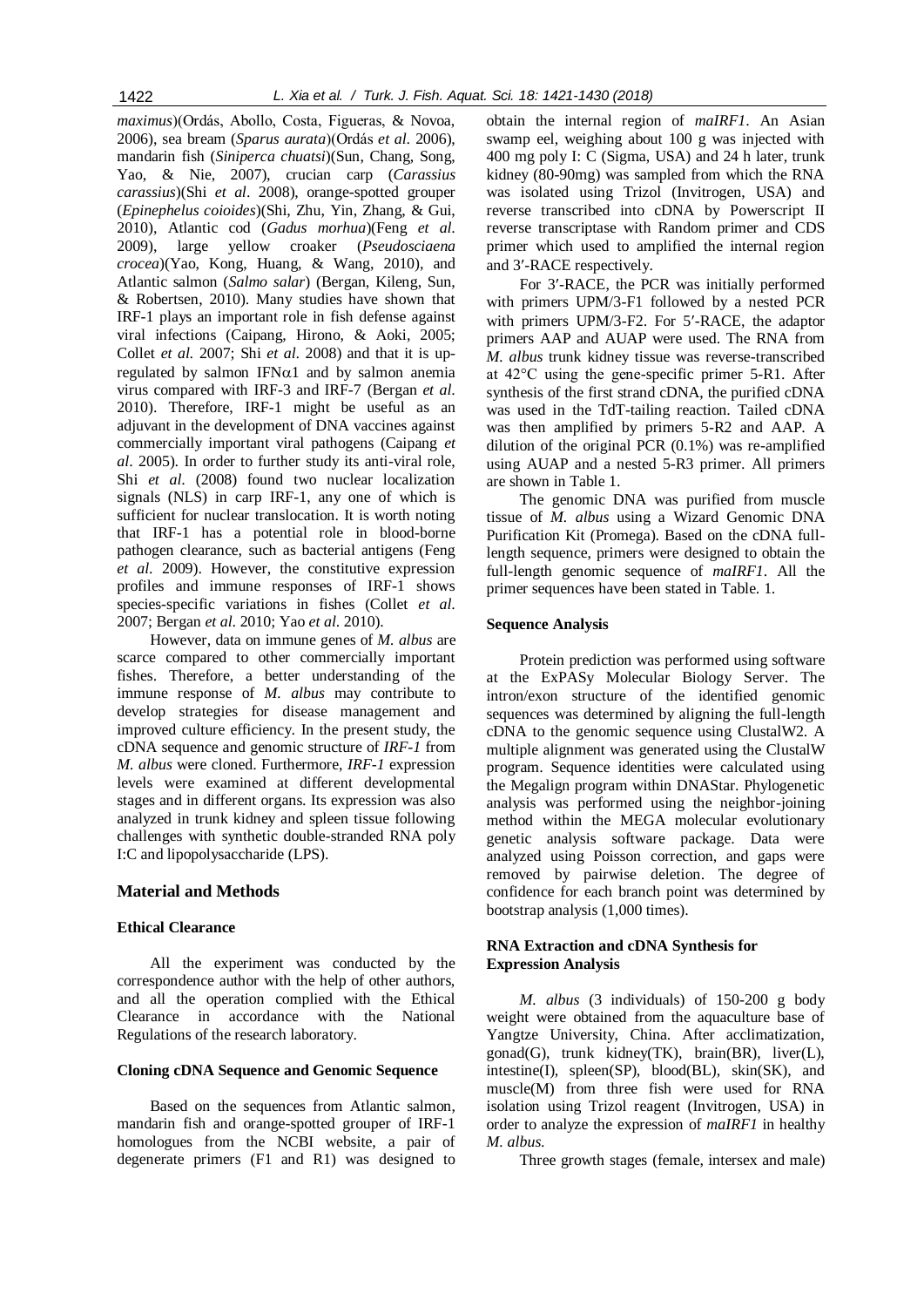| Name             | Sequence $(5'–3')$               | Usage                               |
|------------------|----------------------------------|-------------------------------------|
| F1               | TCCGC(T)TGTGCAATGAACTC           | Cloning for the internal fragment   |
| R1               | CTTCATTGCTCAGG(T)AACC            |                                     |
| <b>UPM</b> Long  | CTAATACGACTCACTATAGGGCAAGCAGTG   |                                     |
| <b>UPM Short</b> | <b>GTATCAACGCAGAGT</b>           | 3'-Race PCR Universal primers       |
|                  | CTAATACGACTCACTATAGGGC           |                                     |
| AAP              | GGCCACGCGTCGACTAGTACGGGIIGGGIIGG |                                     |
|                  | <b>GIIG</b>                      | 5'-Race PCR Universal primers       |
| <b>AUAP</b>      | GGCCACGCGTCGACTAGTAC             |                                     |
| $5-R1$           | <b>GCTGCTGGCAAATC</b>            | $5'$ RACE $1st$ round PCR           |
| $5-R2$           | ATGGTTTCTTCTGGCACTGAT            | $5'$ RACE $2nd$ round PCR           |
| $5-R3$           | <b>TCCTCCAGCTTGACCTTCTTCC</b>    | $5'$ RACE $3rd$ round PCR           |
| $3-F1$           | <b>ATGAACTCACTGCCTGACATCG</b>    | 3' RACE 1 <sup>st</sup> round PCR   |
| $3-F2$           | <b>CCCGATTACGACTATACTGACG</b>    | $3'$ RACE $2nd$ round PCR           |
| $D-F1$           | <b>ACTTCACTCAAGGAGGGTTC</b>      | For the $1st$ to $3rd$ intron       |
| $D-R1$           | <b>ATGCTCTTGTCTTTTACCTCC</b>     |                                     |
| $D-F2$           | <b>TCCGTTGTGCAATGAACTC</b>       | For the $4^{th}$ to $5^{th}$ intron |
| $D-R2$           | <b>GGTTTCTTCTGGCACTGAT</b>       |                                     |
| $D-F3$           | CATCAGTGCCAGAAGAAACCAT           | For the $6^{th}$ to $9^{th}$ intron |
| $D-R3$           | <b>AGTAGGCTATGATGATGAC</b>       |                                     |
| $\beta$ -actin F | <b>CAGTCCTCCTAAGGCGATAA</b>      | Real-time quantitative PCR control  |
| $\beta$ -actin R | <b>GCATCATCTCCAGCAAAGC</b>       |                                     |
| $RT-F1$          | GGGAGCCAGTGGAGTGAAT              | Real-time quantitative PCR          |
| $RT-R1$          | AAGGATGGAAGGCAGGAAT              |                                     |

**Table 1**. Oligonucleotide primers used to amplify *maIRF1* gene

were tested. After seven days of acclimatization in a quarantine tank, trunk kidney and spleen tissues were sampled for RNA isolation using Trizol, in order to study the *maIRF1* expression model at different developmental stages.

To study the effect of immunostimulants on the expression of *maIRF1*, three groups of fish (three fish each, about 45 cm) were injected intraperitoneally with either 500 μl poly I:C  $(2 \text{ mg/ml})$ , 500 μl LPS  $(2 \text{ mg/ml})$ mg/ml), or 500 μl PBS. At 6 h, 12 h, 24 h, 48 h, and 72 h after injection, total RNA was extracted from trunk kidney and spleen using Trizol reagent (Invitrogen, USA) as described by the manufacturer.

After treatment with RNase-free DNase I, 2 μg of total RNA was reverse-transcribed with Revert AidTM First Strand cDNA Synthesis Kit (Fermentas). All cDNA samples were stored at -20°C until used in real-time PCR assays.

#### **Real-Time Quantitative PCR**

Primer premier 5.0 was used to design forward and reverse primers. The primers that performed best in real-time PCR were: forward (RT-F1), reverse (RT-R1); *β-actin* forward (β-actin F) and reverse (βactin R). The annealing temperature for both *maIRF1* and *β-actin* was 58°C, and resulting amplicons were 187 and 114 bp long, respectively. The *maIRF1* and *β-actin* cDNA fragments were generated by PCR. Amplicons were gel-purified, cloned into a pMD18-T vector (Takara, Japan) and transformed into *E. coli* strain DH5α competent cells. Cloned amplicon sequences were confirmed by sequencing. Plasmid DNA was obtained using a plasmid mini kit I (Omega) according to the manufacturer's instructions. The concentrations of plasmid DNA was measured by spectrophotometry. Serial tenfold dilution was used in PCR to establish a standard curve. PCR reactions were performed using Chromo 4TM Continuous Fluorescence Detector (MJ Research). Amplifications were carried out at a final volume of 20 µl containing 1 µl DNA sample, 10 µl  $2 \times$  SYBR green Real time PCR Master Mix (Toyobo, Japan), 2 µl of each primer and  $5 \mu$ l H<sub>2</sub>O. PCR amplification consisted of 5 min at 95°C, followed by 45 cycles consisting of 10 s at 94°C, 15 s at 58°C, 20 s at 72°C and plate reading at 80°C. A reaction carried out without template DNA was used as negative control. Melting curve analysis of amplification products was performed at the end of each PCR reaction to confirm that a single PCR product was detected. Each sample was run in triplicates. Standard curves were run on the same plate.

Statistical analysis was performed using a oneway analysis of variance (ANOVA). A probability level of P<0.05 was considered significant. The expression level of *maIRF-1* gene was calculated with reference to the expression of *β-actin*, as described by Xu, Chang, Xiao, Huang, & Nie, (2010). All statistical analyses were based on comparisons between the control and injection groups.

## **Results**

#### **Cloning and Characterization of maIRF1**

The *maIRF1* cDNA contained 1674 bp with a 241 bp 5-UTR and an 885 bp open reading frame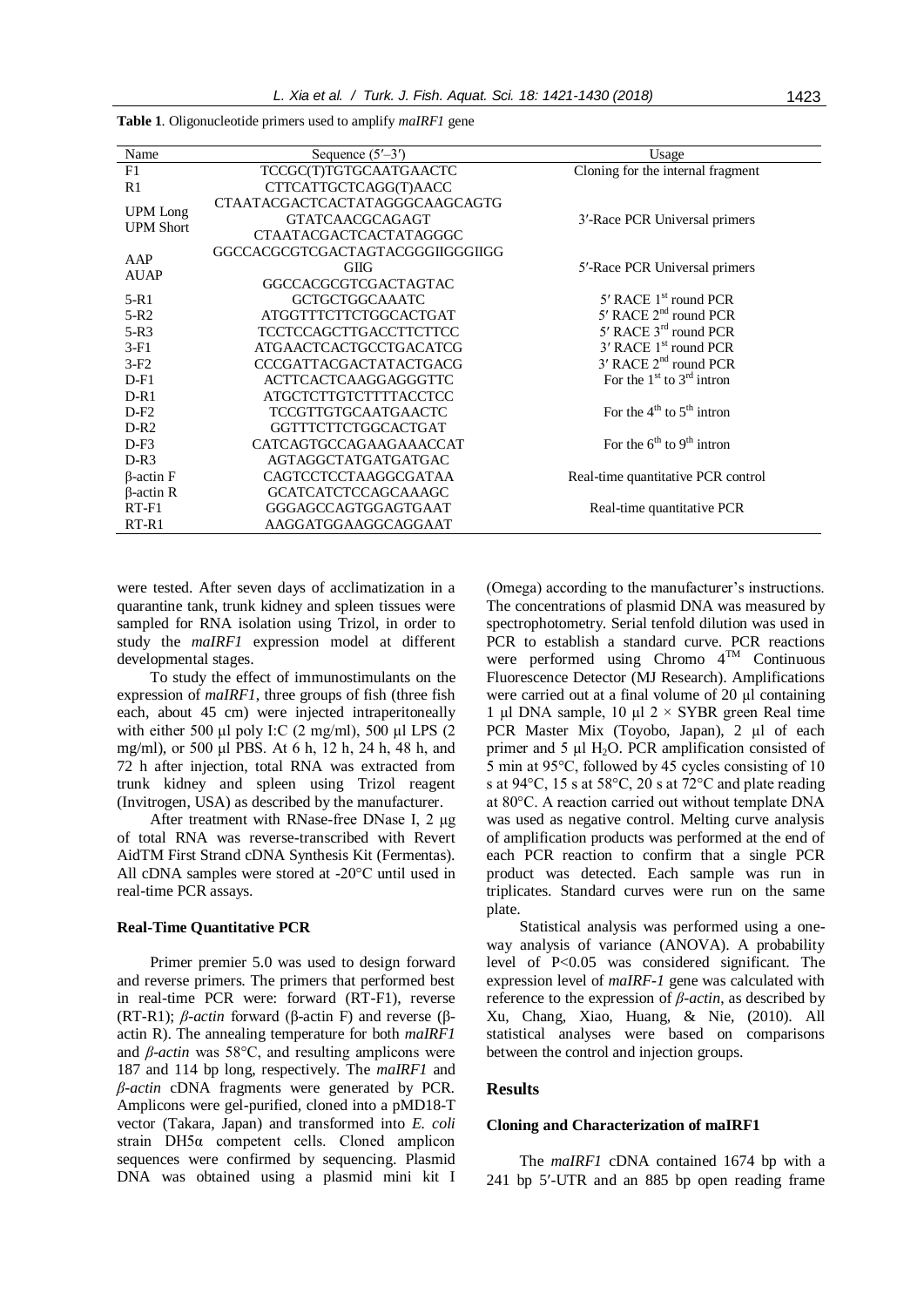encoding a 294 aa peptide. The encoded polypeptide had a predicted molecular weight 33.67 kDa and theoretical pI of 4.76. The 3-UTR consisted of 648 nucleotides with a typical polyadenylation signal (AATAAA). It also contained an mRNA instability motif (ATTTA) (Figure 1). The nucleotide sequence of *maIRF1* has been submitted to the GenBank nucleotide databases under accession no. JQ861979.

The predicted amino acid sequence for the protein showed significant similarity with fish and mammalian IRF-1 (Figure 2). The N-terminal region of this amino acid sequence (aa 1-115) matched with IRF-1 of mammals, birds, amphibians and fishes. However, the C-terminal region (aa 116-332) was more similar to fish IRF-1. The phylogenetic tree analysis supported the contention that the *maIRF-1* have closet relationship with mandarin, and subjected to the same brands with other teleost (Figure 3).

In the first 115 residues, which compose the DNA binding domain (DBD), the sequence of the predicted maIRF1 proteins showed the highest identity with mandarin fish IRF-1 (95.5%), 79.5- 81.3% to other fish IRF-1, 75.9% to chicken IRF-1, 68.8% to frog IRF-1, and 70.5% to mammalian IRF-1. In the second conserved IRF-associated domain (IAD), the *maIRF1* sequence had 84.0% similarity to mandarin fish IRF-1, but the identity between *maIRF1* and other vertebrate IRF-1 was very low (Table 2). Besides, *maIRF1* contains three basic amino acid sequences  $(^{74}$ KTWKANFR $^{81}$ ,  $^{94}$ KDKSINK100<sup>116</sup> and

KARDKRSKTKETKQRKKVK<sup>135</sup>).

## **Characterization of maIRF1 Genomic DNA**

The *maIRF1* gene (GenBank accession no. JQ861980) extended over approximately 4.3 kb of genomic sequence. The exon-intron arrangement of the *maIRF1* genomic locus was similar to those of other vertebrate IRF-1 loci, with 10 exons and nine introns, which was similar to fugu IRF-1 with a relatively compact genomic size (Figure 4). The first exon was 133 bp in length. Exon 2 was 93 bp long and contained 5' UTR and 29 aa of ORF. Exons 3 and 4 encoded 33 aa and 56 aa, respectively. Exons 2-4 encoded N-terminal conserved DBD domain. Exons 5-10 were 41, 124, 120, 29, 118, and 746 bp long, respectively. Exon 8 encodes the IAD domain. The interleaved nine introns were 639, 400, 97, 175, 130, 209, 141, 185, and 617 bp long, respectively (Figure 4). Although IRF-1 genomic DNA of zebrafish and rat had only nine exons, that in the others species contained ten exons (Figure 4). All exon-intron junctions followed the consensus rule of the splice acceptor-AG/GT-splice donor for splicing (Table 3).

#### **Expression of maIRF1 at Different Growth Stages**

Natural sex reversal occurs in *M. albus* from functional females via an intersex stage into males

during development. Thus, *maIRF1* expression in the three developmental stages was studied in order to explain whether *maIRF1* transcription levels had changed during the sex reversal. Quantitative RT-PCR of trunk kidney and spleen tissue revealed that *maIRF1* expression had remained broadly consistent during the sex reversal (Figure 5).

# **maIRF1 Transcription in Different Organs and Inductive Expression**

The *maIRF1* gene was constitutively expressed in all tested tissues/organs, with the highest expression levels in trunk kidney, blood, skin, and intestines (Figure 6). The lowest *maIRF1* expression levels were found in brain and muscle tissue. After poly I:C stimulation, the transcription levels of *maIRF1* increased dramatically at 12 h poststimulation (hps) and remained high at 48 hps in trunk kidney (P<0.05). In spleen, a significantly increased expression of *maIRF1* was detected at 12 hps and 24 hps (P<0.05), while it decreased to control level at 48 hps (P>0.05) (Figure 7). LPS also induced *maIRF1* expression. Transcription of *maIRF1* was increased 2.34-fold in trunk kidney and 1.89-fold in spleen at 48 hps compared with the control (P<0.05).

# **Discussion**

In this study, we have cloned and sequenced the entire cDNA of the interferon regulatory factor 1 (IRF-1) of *M. albus*. The amino-terminal end of the translated proteins, in which the DNA binding domain (DBD) is located, was very similar to IRF-1 of other fishes, mammals, amphibians, and birds. In its DBD, *maIRF1* showed six invariant tryptophan repeats, which constitute the signature for the IRF family and is conserved in all IRF-1(Collet *et al*. 2003; Richardson *et al*. 2001; Yabu *et al*. 1998). However, the carboxy-terminal end was less conserved and was more similar to fish IRF-1 than to IRF-1 in chicken, frog, human and mouse. In addition, these IRF-1 possess a low amount of basic amino acid residues in their carboxy-terminal ends, while IRF-2 is rich in basic amino acid residues, which constitutes a transcriptional repression domain (Childs, & Goodbourn, 2003). A phylogenetic tree constructed with IRF-1 sequence data from fishes, frogs, birds, and mammals demonstrated that all fish IRF-1 were clustered together. Therefore, we identified the IRF from *M. albus* as IRF-1. As other fish IRF-1, *maIRF1* possessed a characteristic polyadenylation signal and an mRNA instability motif (ATTTA), although these were located in different positions (Yabu *et al*., 1998). The predicted length of the maIRF1 polypeptide (294 aa) was very similar to that of fugu (296 aa). In contrast, fish IRF-1 is shorter than those from birds and mammals. Further analysis showed that maIRF1 contains a basic K- and R-rich sequence (<sup>116</sup>KARDKRSKTKETKQRKKVK<sup>135</sup>), which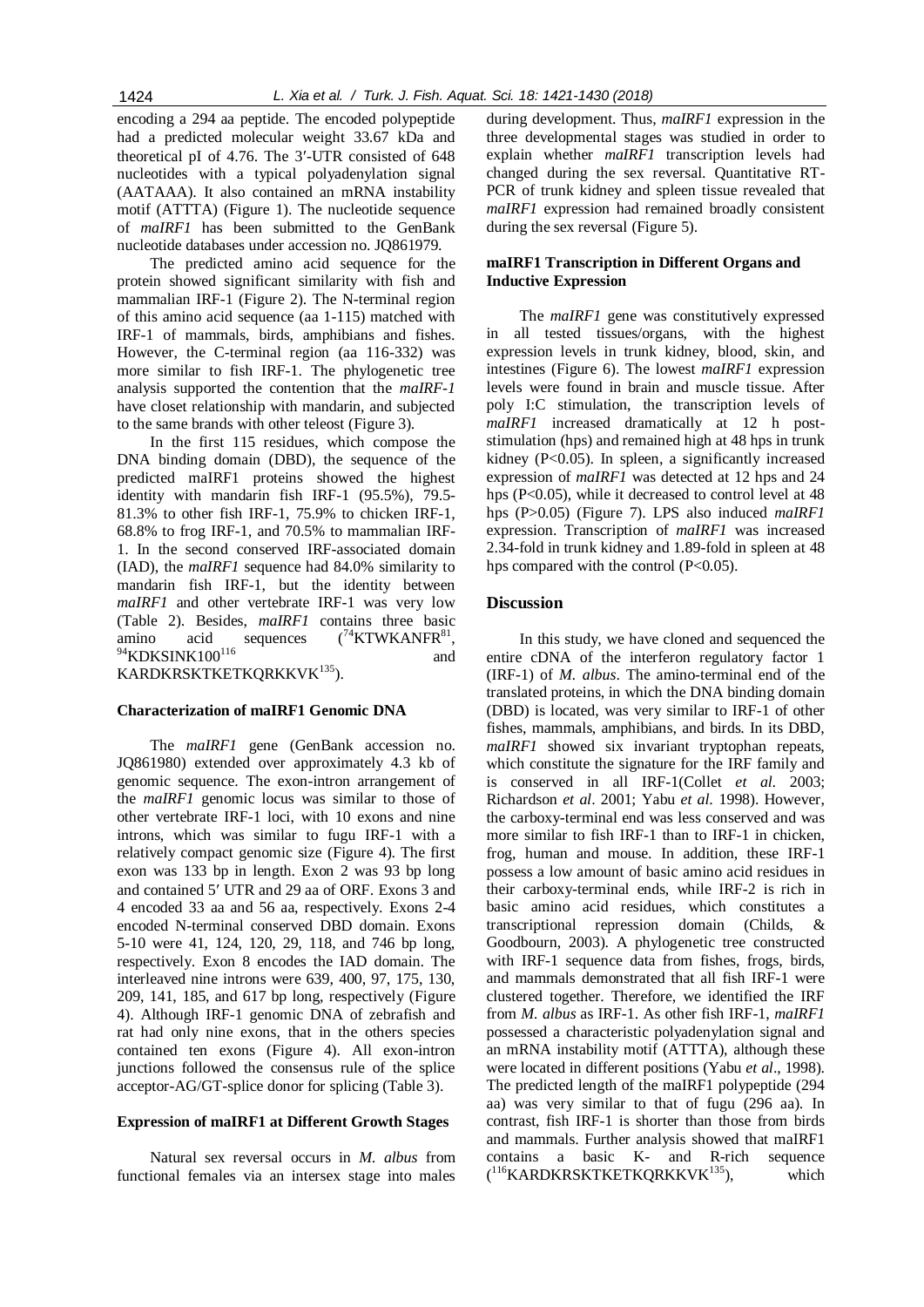| 1    | TGGGGACTTCACTCAAGGAG                                                                                      | 20   |
|------|-----------------------------------------------------------------------------------------------------------|------|
| 21   | GGTTCTCTAAGTGGATAACATAAAGAAAGAAAAGAAGCTCGTCTGCAACAAACCTAAACC                                              | 80   |
| 81   | AGTCGGACTATTGTTTTGCATTTTTCTCTTACGGATCATACTAAAACAAAGTCTGCGAAC                                              | 140  |
| 141  | ATGCCTGTGTCAAGAATGAGGATGAGACCATGGCTGGAGAAGATGATCGAGTCCAACTCC                                              | 200  |
| 1    | Ρ<br>v<br>s<br>м<br>Ρ<br>s<br>s<br>м<br>R<br>м<br>R<br>R<br>w<br>L<br>Ε<br>ĸ<br>м<br>I<br>Е<br>N          | 20   |
| 201  | ATCGCGGGTCTGACTTGGGTGGACAAGGATAAGACAATGTTCTCTATTCCCTGGAAGCAT                                              | 260  |
| 21   | s<br>А<br>G<br>т<br>w<br>v<br>D<br>ĸ<br>к<br>т<br>м<br>F<br>Р<br>w<br>ĸ<br>Н<br>т<br>L<br>D<br>Ι          | 40   |
| 261  | GCAGCTCGCCATGGATGGGAGCTGGACAAGGACGCATGTCTGTTCAAAGAATGGGCCATC                                              | 320  |
| 41   | A<br>A<br>R<br>н<br>G<br>W<br>Ε<br>L<br>D<br>к<br>D<br>А<br>с<br>L<br>F<br>к<br>Ε<br>w<br>А<br>I          | 60   |
| 321  | CACACAGGAAAATACACTGAGGGCCAGATTTGTGACCCAAAGACGTGGAAAGCCAACTTC                                              | 380  |
| 61   | G<br>к<br>Υ<br>Ε<br>₽<br>к<br>н<br>т<br>т<br>G<br>o<br>I<br>с<br>D<br>т<br>w<br>к<br>А<br>N<br>E          | 80   |
| 381  | CGTTGTGCAATGAACTCACTGCCTGACATCGAGGAGGTAAAAGACAAGAGCATCAACAAA                                              | 440  |
| 81   | s<br>Р<br>T<br>E<br>Е<br>v<br>к<br>к<br>s<br>R<br>c<br>А<br>м<br>N<br>L<br>D<br>D<br>Ι<br>N<br>к          | 100  |
| 441  | GGACACCAAGCTATGCGCGTCTTCAGGATGCTGCCTGCCACCCCAAAAGCCAGAGATAAA                                              | 500  |
| 101  | G<br>н<br>$^{\circ}$<br>А<br>м<br>R<br>v<br>F<br>R<br>м<br>Ρ<br>А<br>т<br>Р<br>к<br>А<br>R<br>к<br>L<br>D | 120  |
| 501  | CGAAGCAAGACAAAGGAAACAAAGCAAAGGAAGAAGGTCAAGCTGGAGGAGGATGCAGAC                                              | 560  |
| 121  | R<br>s<br>к<br>т<br>K<br>Ε<br>т<br>к<br>o<br>R<br>ĸ<br>K<br>v<br>ĸ<br>L<br>Ε<br>Е<br>D<br>А<br>D          | 140  |
| 561  | TACAGTGATACTCAGTCTCCCATGGATGCATCAGTGCCAGAAGAAACCATGTCCACACAG                                              | 620  |
| 141  | Y<br>s<br>Ρ<br>А<br>s<br>v<br>Р<br>т<br>s<br>s<br>D<br>т<br>Ο<br>м<br>D<br>Е<br>Ε<br>м<br>т<br>o          | 160  |
| 621  | GAAAACACAATCGACAGCACAGTGTACACAGAGCAGCAAGATTTCTCATATATTGGTCAA                                              | 680  |
| 161  | Е<br>Т<br>s<br>т<br>v<br>Υ<br>Τ<br>Ε<br>D<br>F<br>s<br>Y<br>T<br>G<br>N<br>т<br>D<br>o<br>o<br>o          | 180  |
| 681  | GCCGAAGTTCCTGACTGGTCTTTGTCAGTTGAGATTGGGCCTGACAGCTTCCCACACAGT                                              | 740  |
| 181  | s<br>s<br>s<br>s<br>А<br>Ε<br>v<br>Р<br>L<br>v<br>Ε<br>Ι<br>G<br>Ρ<br>F<br>Р<br>н<br>D<br>w<br>D          | 200  |
| 741  | TTGGACCACAGACTGGAAGTGTCACCTGAACAGAGCCCCGATTACGACTATACTGACGAC                                              | 800  |
| 201  | н<br>R<br>L<br>Ε<br>v<br>s<br>Ρ<br>Ε<br>s<br>Ρ<br>D<br>Υ<br>Y<br>Т<br>т.<br>D<br>Q<br>D<br>D<br>D         | 220  |
| 801  | ATTATTGAGATTTGCCAGCAGCTGGAGAAAGACACACATTGGATTGGAAGCAGTTTAGAC                                              | 860  |
| 221  | с<br>н<br>Ι<br>G<br>s<br>s<br>I<br>Ι<br>Ε<br>Ι<br>o<br>o<br>L<br>Ε<br>к<br>D<br>т<br>w<br>L<br>D          | 240  |
| 861  | GGCAGGGGGTTCCTGAACAATGAAGCATGCACCAGTCCAGGGAGCCAGTGGAGTGAATCT                                              | 920  |
| 241  | G<br>R<br>G<br>F<br>L<br>N<br>N<br>Ε<br>А<br>с<br>т<br>s<br>Р<br>G<br>s<br>o<br>s<br>E.<br>s<br>w         | 260  |
| 921  | TCCTCAGACGAAGTAGACGACCTGCCGCAATACACAACTTTGGGCTCAGACTTCACATGT                                              | 980  |
| 261  | Т<br>с<br>s<br>s<br>D<br>Е<br>v<br>D<br>D<br>L<br>Ρ<br>o<br>Y<br>т<br>т<br>L<br>G<br>s<br>D<br>F          | 280  |
| 981  | CCTGCAGACGACTTCTGGAGCACCTTTTGCCCTCCAATACTGTGAGGGACAGGACAATGC                                              | 1040 |
| 281  | F<br>s<br>Т<br>F<br>с<br>Р<br>Ρ<br>I<br>L<br>Р<br>А<br>D<br>D<br>W                                        | 294  |
| 1041 | TTTGACATTTTGAACTTTTATGAGGCTATTCCTGCCTTCCATCCTTCCCTATCTGAGCCA                                              | 1100 |
| 1101 | TACTCTGCTGAATCAACTAATATCAACGCTCCAGTCTGTGACTGGCGGTGCCCACACTTT                                              | 1160 |
| 1161 | AGGCTACAGCATCACGCATTGCCTCCACACGTCGTGCAGTGGTCCCAGTTCGAGTAAATG                                              | 1220 |
| 1221 | CTCGTCTCCCTCAGCATTTATGTGAAGAAAAGGGGTACTGTTAAAGGAAGTGCTGTTCAT                                              | 1280 |
| 1281 | TATCCATGTTTTTGGCTGGTTCAAAGCATTGCGTTCCTCATGTTTTTGTGATAATGGGAT                                              | 1340 |
| 1341 | GTAACAAATCATAAATACATTTTACTCAGGCAGGGAACTGTCATCATCATAGCCTACTAT                                              | 1400 |
| 1401 | GAATATCTACAGGACAGCTGCAACTTCACAAAGCTAATAGGTCTCTATACCATAAACTTA                                              | 1460 |
| 1461 | CCATTTGACTGGTAGCTAATGTATATGAAGTACTGATCATAAAATACATTTTTCCGTTAT                                              | 1520 |
| 1521 | GTGTTAAAGTGGATTTGACTTAGGGGTGACAGATAACCAAATGTGCTGGTGAAAGCTCTA                                              | 1580 |
| 1581 | CTTCAATATCATGCAGTTTTTTGGTCTAAAGATAGTTGTCAAAGATTTCTGTATATAGCT                                              | 1640 |
| 1641 | GTTTATTTGTGTGTTTTTGTAAAATAAAAAAAA                                                                         | 1674 |

**Figure 1.** Nucleotide sequence (GenBank accession no. being) and deduced amino acid sequence. The nucleotides (upper row) and deduced amino acids (lower row) are numbered at the both sides of sequences. The start codon (ATG) is boxed and the stop codon (TAG) indicated by an asterisk. The bold and italic indicates the position of polyadenylation signal. The mRNA instability motif is underlined.

appears to be the structural and functional equivalent of the nuclear localization signals (NLS) in mammalian IRF-1 (Schaper *et al*. 1998). In addition, the region rich in basic amino acids is also found within the DBD of maIRF1  $(^{74}$ KTWKANFR $^{81}$  and  $^{94}$ KDKSINK<sup>100</sup>), which is similar to the second NLS in crucian carp IRF-1(Shi *et al*. 2008). Collective data suggest that each fish IRF family member is a true ortholog of its mammalian counterpart, although alternatively spliced variants found in some IRF family members can complicate the assignment of orthologous pairs. It is worth noting that the existence of two turbot IRF-1 genes might represent two

different loci (Ordás *et al*. 2006). In our study, a comparison of the genomic organization showed that all IRF-1 genes have an identical disposition of exons and introns (Figure 3). Although fish IRF-1 genes have a very compact size as a result of short introns, exon sizes are similar among all IRF-1 genes studied. These results further indicate that vertebrate IRF-1 genes are evolutionarily conserved.

The expression of IRF-1 has been investigated in many species and IRF-1 is constitutively expressed at low levels in a variety of tissues, such as large yellow croaker (*Pseudosciaena crocea*) IRF-1 expression level was low in blood, skin, muscle, intestine, liver,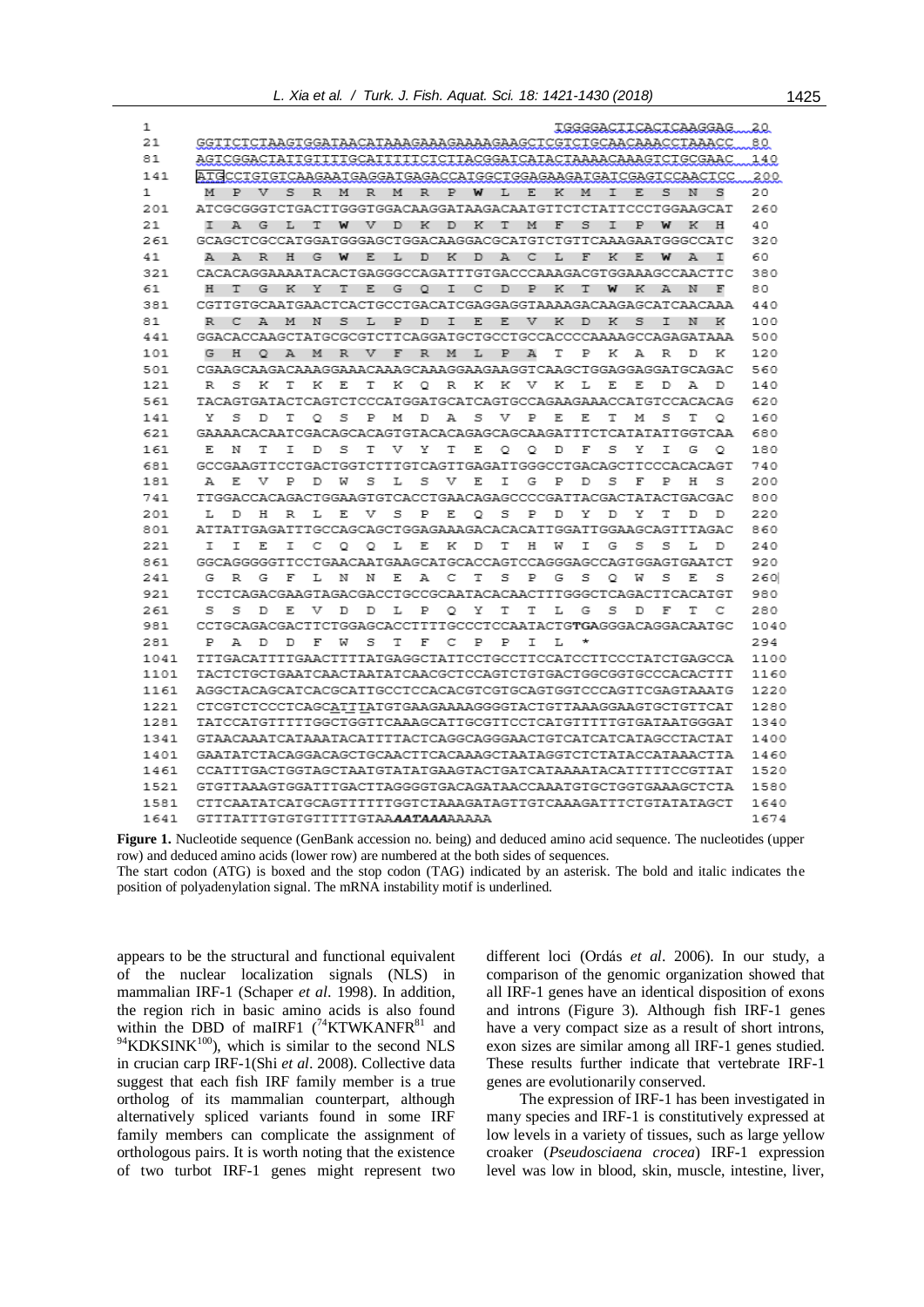|                  | DNA Binding Domin (DBD)                                                                                         |     |
|------------------|-----------------------------------------------------------------------------------------------------------------|-----|
| Asian swamp eel  | MPVSRMRMRPWLEKMIESNSIAGLTWVDKDKTMFSIPWKHAARHGWELDKDACLFKEWAI 60                                                 |     |
| Grass carp       | MPVSRMRMRPWLESRIDSNTIAGLVWVNKEEKMFSIPWKHAARHGWEVDKDACLFKOWAI 60                                                 |     |
| Crucian carp     | MPVSRMRMRPWLESRIDSNTIAGLVWVNKEEKMFSIPWKHAARHGWEVDKDACLFKQWAI 60                                                 |     |
|                  |                                                                                                                 |     |
| Zebrafish        | MPVSRMRMRPWLESRIDSNTINGLMWVNKEEKMFSIPWKHAARHGWEVDKDACLFKQWAI 60                                                 |     |
| Atlantic salmon  | MPVSRMRMRPWLEEKIESNSISGLVWVDKDNKIFSVPWKHAARHGWDLNKDACLFKQWAM 60                                                 |     |
| Mandarin         | MPVSRMRMRPWLEQMIESNSISGLTWVDKDKTMFSIPWKHAARHGWELDKDACLFKKWAI 60                                                 |     |
| Fugu             | MPVSRLRMRPWLERMINSDTIEGLKWVDQAKTMFSIPWKHAARHGWEIEKDANLFRMWAI 60                                                 |     |
| Frog             | MPVTRLRMRPWLEEQINSNKIPGLSWINKEEMIFEIPWKHAARHGWDINKDACLFRSWAV 60                                                 |     |
|                  |                                                                                                                 |     |
| Chicken          | MPVSRMRMRPWLEMQINSNQIPGLIWINKDKMIFQIPWKHAAKHGWDMEKDACLFRSWAI 60                                                 |     |
| Mouse            | MPITRMRMRPWLEMQINSNQIPGLIWINKEEMIFQIPWKHAAKHGWDINKDACLFRSWAI 60                                                 |     |
| Human            | MPITRMRMRPWLEMQINSNQIPGLIWINKEEMIFQIPWKHAAKHGWDINKDACLFRSWAI 60                                                 |     |
|                  | W ::: : :*.:* W ****:** W :::*** **:  W *:<br>** : : * : **** <b>*</b> **<br>$\star$ $\star$<br>$*$ $\cdot$ $*$ |     |
|                  |                                                                                                                 |     |
| Asian swamp eel  | HTGKYTEGQIC-DPKTMKANFRCAMNSLPDIEEVKDKSINKGHQAMRVFRMLPATPKARD 119                                                |     |
|                  |                                                                                                                 |     |
| Grass carp       | HTGKFREGVTTPDPKTWKANFRCAMNSLPDIEEVKDKSINKGCGAVRVYRMLPAVBKKKD 120                                                |     |
| Crucian carp     | HTGKFREGVTTPDPKTWKANFRCAMNSLPDIEEVKDKSINKGCGAVRVYRMLPAVBKKKD 120                                                |     |
| Zebrafish        | HTGKYKEGVTQPDPKTWKANFRCAMNSLPDIEEVKDKSINKGCGAVRVYRMLPAVB-KKI 119                                                |     |
| Atlantic salmon  | HTGKFIQGETKTDPKTWKANFRCAMNSLPDIEEVKDKSINRGSGAVRVYKMKNIYSKPNN 120                                                |     |
| Mandarin         | HTGKYVEGQIC-DPKTWKANFRCAMNSLPDIEEVKDKSVNKGHQAMRVFRMLPATLKSRD 119                                                |     |
| Fugu             | HTGKYVEGQAN-DPKTWKANFRCAMNSLPDITEVKTMSVNKGHQAVRVFKMLPAVBKCKD 119                                                |     |
|                  |                                                                                                                 |     |
| Froq             | HTGRIKSGEKETDPKTWKANFRCAMNSLPDIKEVKDKSIYKGSSAVRVYKMLPPQIKAEK 120                                                |     |
| Chicken          | HTGRYKVGEKDPDPKTWKANFRCAMNSLPDIEEVKDKSINKGSSAVRVYRMLPPLTKDOK 120                                                |     |
| Mouse            | HTGRYKAGEKEPDPKTWKANFRCAMNSLPDIEEVKDOSRNKGSSAVRVYRMLPPLIRNOR 120                                                |     |
| Human            | HTGRYKAGEKEPDPKTWKANFRCAMNSLPDIEEVKDQSRNKGSSAVRVYRMLPPLIKNOR 120                                                |     |
|                  | **** <b>*</b> ************* ***<br>*** *<br>$\star$<br>$\cdot$ *<br>* - * * - - *                               |     |
|                  |                                                                                                                 |     |
| Asian swamp eel  | KRSKTKETKORKK---VKLEEDAD-----YSDTQSPMDAS---VPEETMSTQENTIDSTV 168                                                |     |
| Grass carp       | KRPKGRDSRRRVKALSSHVK---------KEEVHADE--------MOEPTIDSTILTDSP 163                                                |     |
| Crucian carp     | KRPKGRDSRRRVKALSSHVK---------KEEVHADE--------MQEPTIDSTILTDSP 163                                                |     |
| Zebrafish        |                                                                                                                 |     |
|                  | KRSKSRDSRRRMKGLSQKVK---------LEDMSSED-------TSAEMTQENTIDSTQ 162                                                 |     |
| Atlantic salmon  | KRSKANNVKKNKKGSQIKTGGMA------YSETNCPENLNTNTHLQEDSMTQESIVDSTG 174                                                |     |
| Mandarin         | KRSKAKETKPRKKSSMIKMEEDMD-----YSDTOSPMDGS---MPEDTLSTOENTVDSTV 171                                                |     |
| Fugu             | KRRKAKEVRKRKRVVLKTEEDTED-----SSDAQSSTDEL---TTQD-LSPQDNVVDSTV 170                                                |     |
| Frog             | KERRSK-AKDSKSKAKKKTEED------EESVKTSPLPADHS-YTSNVYT-DQEDMDSVD 171                                                |     |
| Chicken          | KERKSKSSREARNKSKRKLYEDMRMEESAERLTSTPLPDDHSSYTAHDYTGQEVEVENTS 180                                                |     |
| Mouse            | KERKSKSSRDTKSKTKRKLCGDVSPDTFSDGLSSSTLPDDHSSYTTQGYLGQDLDMER-D 179                                                |     |
|                  | KERKSKSSRDAKSKAKRKSCGDSSPDTFSDGLSSSTLPDDHSSYTVPGYM-QDLEVEQ-A 178                                                |     |
| Human            |                                                                                                                 |     |
|                  | $\star$ $\cdot$<br>$\mathbf{r}$<br>$\ddot{\phantom{a}}$                                                         |     |
|                  |                                                                                                                 |     |
| Asian swamp eel  | YTEQQDFSYIGQAEVPDWSLSVEIGPDSFPHSLDHRLEVSPEQSPDY----DYT--DDIII                                                   | 222 |
| Grass carp       | SP--------AMDTSDIPACEEVVGPDSSSGLYTSRFQVSPMHSTDL----ED--YEAII 209                                                |     |
| Crucian carp     | SP--------AMDTSDIPACEEVVGPDSSSGLYTSRFQVSPMHSTDL----ED--YEAII 209                                                |     |
| Zebrafish        | ST--------PHTSSPTVGYEVEIGPDSTCNDIYSRFQVSPVHSTDL----ED--SEAIL 208                                                |     |
| Atlantic salmon  | NLG-------DFTFAPECSTNVEIGPDSTNNFYAS-FQVSPDHSTDY----EDGHQETLI 222                                                |     |
| Mandarin         | HTEHQDFPFVAPSDVPDWSLSVEIGAESLLNNICHRFEVSPEHSPDH----DYT--DIII 225                                                |     |
| Fugu             | KTEQPELRFDPQEEVPDFSLSVEVTDFNLTN-FCQRFEVSPEHSSE-----DEA--ANII 222                                                |     |
| Froq             |                                                                                                                 |     |
| Chicken          | AAVMSIN-ESVSGNL-DWDSQLQMPLPDSTNDLYP-FQVSPLNSSSE---EEDECMTITE 225                                                |     |
|                  | ITLDLSS-CEVSGSLTDWRMPMEIAMADSTNDIYO-LOVSPLGSSSE---DEDE---MKS 232                                                |     |
| Mouse            | ITPALSP-CVVSSSLSEWHMQMDI-IPDSTTDLYN-LQVSPMPSTSEAATDEDEEGKIAE 236                                                |     |
| Human            | LTPALSP-CAVSSTLPDWHIPVEV-VPDSTSDLYN-FQVSPMPSTSEATTDEDEEGKLPE 235                                                |     |
|                  | $$ *** *<br>÷<br>÷                                                                                              |     |
|                  |                                                                                                                 |     |
|                  | IRF-associated domain $(IAD)$                                                                                   |     |
| Asian swamp eel  | EICQQLEKDTHWIGSSLDGR-GFINNEACTS----------PGSQWSESSS-DEVDDLP 269                                                 |     |
| Grass carp       | EISRQLERDT-LLLQNGAFPKGFLANEVGTSESLS-------<br>POSNWSVSSG--EELEFR 259                                            |     |
| Crucian carp     | EISRQLERDT-LLLQNGAFPKGFLANEVGTSESLS-------PQSHWSVSSG--EELEFR 259                                                |     |
| Zebrafish        | ELTRQLERDSSQWLQN--FGKGFIANEVCTTESLS-------PESQWSVSSG--EELELR 257                                                |     |
|                  | Atlantic salmon GMTHHWEQGS---VND----KGFQSNEVGTAESFDTAESYHSQESQWSDNSE--TEIELR 273                                |     |
| Mandarin         | QICQQLEKDSHWMSSSLDGR-GFLSNEACTS-----------FGSQWSESSSVDELDDLP 273                                                |     |
| Fugu             | ELCKELERDSWLTNSSYGSSSGFITNEACTS-----------PGSQWSESSSGEDLEEVP 271                                                |     |
| Frog             | DFLKLLEPSTEWQQTSIDGK-GFFTNESGLQ-TSCLTEISSAFDG----TLSGEIQV--- 276                                                |     |
| Chicken          | NIIKLLEPTQDWHTTSVEGK-GFFTNEPGTQ--TMCSTFGYKEQDGEIDTSSAELEF--- 286                                                |     |
| Mouse            | DLMKLFE-QSEWQPTHIDGK-GYILNEPGTQLSSVYGDFSCKEEP-EIDSPRGDIGIGIQ 293                                                |     |
| Human            | DIMKLLE-QSEWQPTNVDGK-GYILNEPGVQPTSVYGDFSCKEEP-EIDSPGGDIGLSLQ 292                                                |     |
|                  | $\pm$ , $\pm$ , $\pm$ $\pi$<br>$*$ :<br>$* *$                                                                   |     |
|                  |                                                                                                                 |     |
|                  | Asian swamp eel QYTTLGSDFTCPADDFWSTFC-----------PPIL---- 294                                                    |     |
| Grass carp       | LYTELSPEE-----SICTYTELM----NSSTITPTM-CPL 289                                                                    |     |
| Crucian carp     | LYTELSPEE-----SICTYTELM----NSSTITPTM-CPL 289                                                                    |     |
| Zebrafish        | LYTELTPDLR---SDSYTYTELW----NSSSMPQSI-C-- 287                                                                    |     |
|                  | Atlantic salmon LYTELSSGLPI-IDDILSCTDYWTLNNNTSSYPQQITCPL 312                                                    |     |
| Mandarin         | HYTTLGSDLTIPTDDLWNSFCQQ--------MPPML---- 301                                                                    |     |
| Fugu             | QYTILGTEFSS---DLWSCFSSQ--------LHHML---- 296                                                                    |     |
| Froq             | RFSTDMINWPE---SSFSSRATG----------VAISTF- 302                                                                    |     |
|                  |                                                                                                                 |     |
| Chicken<br>Mouse | RMMDQKSSLD----FSWLDTVRP---------MQAISCSL 313                                                                    |     |
| Human            | HVFTEMKNMDS---IMWMDSLLGN-SVRLPPSIQAIPCAP 329<br>RVFTDLKNMD----ATWLDSLLT--PVRLP-SIQAIPCAP 325                    |     |

**Figure 2.** Multiple alignment of maIRF1 amino acid sequence with other IRF-1 proteins. Symbol (\*) represents identical residues, (:) conservative substitution and (.) similar residues. Missing amino acids are denoted by hyphens. The DNAbinding domain (DBD) and IRF association domain (IAD) are indicated by lines above the aligned sequences. The conserved tryptophan (W) residues that comprise a ''tryptophan cluster'' are highlighted in boxed. The NLS of mammalian IRF-1 proteins is boxed. Two NLS of crucian carp IRF-1 is underlined. The basic amino acid K and R are indicated by open triangles where maIRF1 contains a basic K- and R-rich sequence.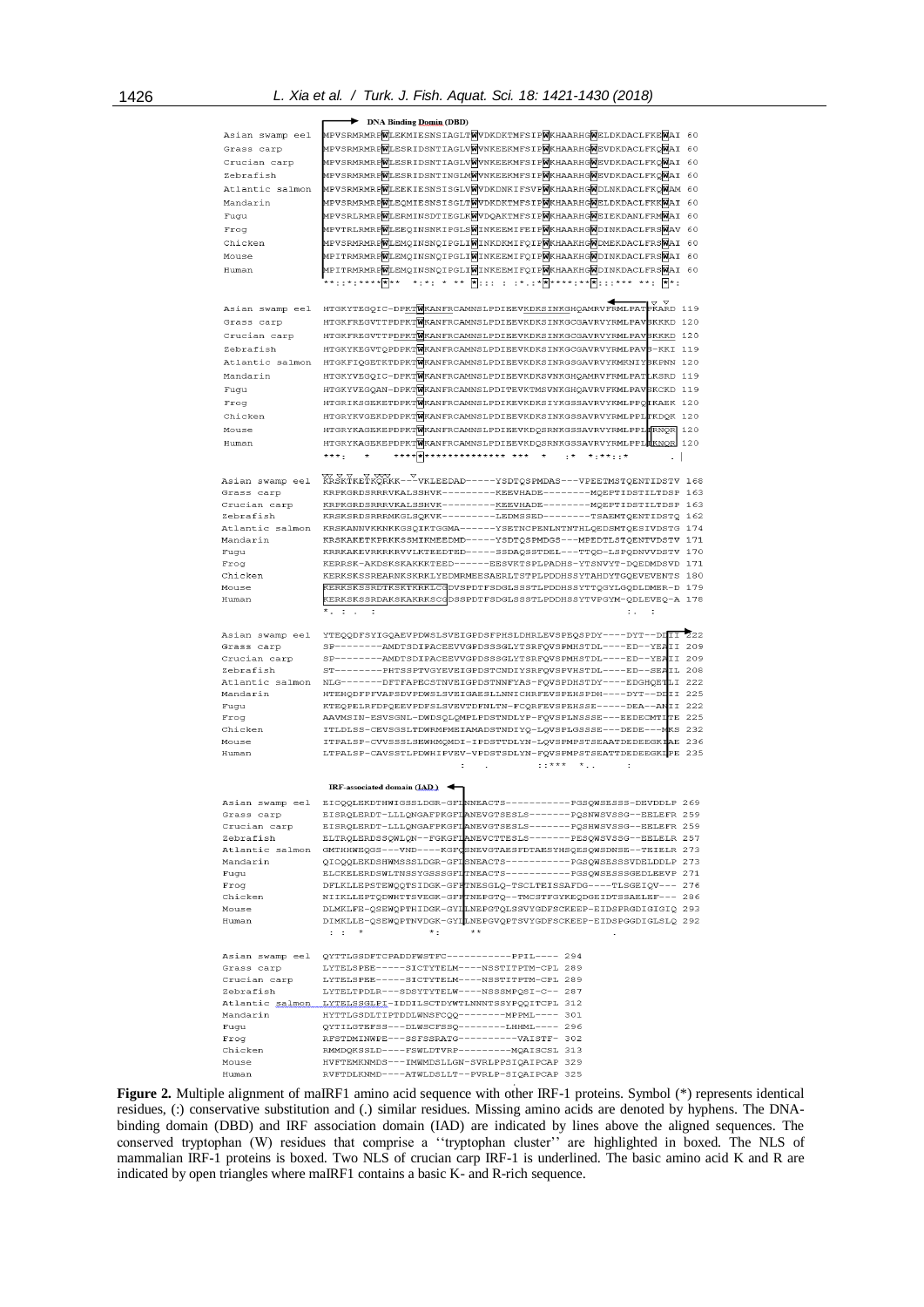

**Figure 3.** Phylogenetic tree of IRF-1 in vertebrates. A neighbor-joining phylogenetic tree of IRF proteins was constructed based on the analysis of protein sequences by the computer program CLUSTERW and MEGA 3.1. The sequence of the IRFs used for the analysis are derived from the GenBank.

Asian swamp eel, *Monopterus albus* IRF-1 maIRF1 (GenBank No: JQ861979); Mandarin, *Siniperca chuatsi* IRF1 (GenBank No: AY647431.1); Crucian carp, *Carassius auratus* IRF1 (GenBank No: EF174419); Fugu, *Takifugu rubripes* IRF1 (GenBank No: AF242474\_1); Atlantic salmon, *Salmo salar* IRF1 (GenBank No: NP\_001239290); Zebrafish, *Danio rerio* IRF1 (GenBank No: NP\_001035442); Grass carp, *Ctenopharyngodon idella* IRF1 (GenBank No: ADF57571.1); Frog, *Xenopus tropicalis* IRF1 (GenBank No: AAH75398); Chicken, *Gallus gallus* IRF1 (GenBank No: NP\_990746); Mouse, *Mus musculus* IRF1 (GenBank No: CAB9163); Human, *Homo sapiens* IRF1 (GenBank No: NP\_002189).

**Table 2.** Pairwise identity of *maIRF1* with other IRF-1 proteins

|                |                                      | Identity percentage |              |                        |  |
|----------------|--------------------------------------|---------------------|--------------|------------------------|--|
| Gene           | <b>Species</b>                       | Whole               | DNA-binding  | <b>IRF</b> association |  |
|                |                                      |                     | domain (DBD) | domain (IAD)           |  |
| <b>Teleost</b> |                                      |                     |              |                        |  |
| $IRF-1$        | Mandarin (Siniperca chuatsi)         | 81.0                | 95.5         | 84.0                   |  |
| $IRF-1$        | Crucian carp (Carassius auratus)     | 48.8                | 81.3         | 48.0                   |  |
| $IRF-1$        | Atlantic salmon (Salmo salar)        | 42.5                | 76.8         | 31.6                   |  |
| $IRF-1$        | Grass carp (Ctenopharyngodon idella) | 48.8                | 81.3         | 45.8                   |  |
| $IRF-1$        | Zebrafish (Danio rerio)              | 48.4                | 81.3         | 41.7                   |  |
| $IRF-1$        | Fugu (Takifugu rubripes)             | 57.5                | 79.5         | 36.0                   |  |
| Avian          |                                      |                     |              |                        |  |
| $IRF-1$        | Chicken (Gallus gallus)              | 38.8                | 75.9         | 32.0                   |  |
| Amphibian      |                                      |                     |              |                        |  |
| $IRF-1$        | Frog (Xenopus tropicalis)            | 37.4                | 68.8         | 36.0                   |  |
| Mammal         |                                      |                     |              |                        |  |
| $IRF-1$        | Human (Homo sapiens)                 | 38.1                | 70.5         | 25.0                   |  |
| $IRF-1$        | Mouse (Mus musculus)                 | 36.0                | 70.5         | 25.0                   |  |



**Figure 4.** Schematic diagram of exon-intron arrangement of IRF-1 genes from Fugu (*Takifugu rubripes*, Gene ID 6116), Zebrafish (*Danio rerio*, Gene ID 792160), Frog (*Xenopus tropicalis*, Gene ID 448320), Chicken (*Gallus gallus*, Gene ID 396384), Rat (*Rattus norvegicus*, Gene ID 24508), Mouse (*Mus musculus*, Gene ID 16362), Pig (*Sus scrofa,* Gene ID 396611) and Human (*Homo sapiens*, Gene ID 3659). Boxes represent exons and lines adjacent to exons represent introns. Open reading frames and untranslated regions are shown as black boxes and white boxes, respectively. The number of nucleotides in each intron and exon is, respectively, shown above and below the corresponding element.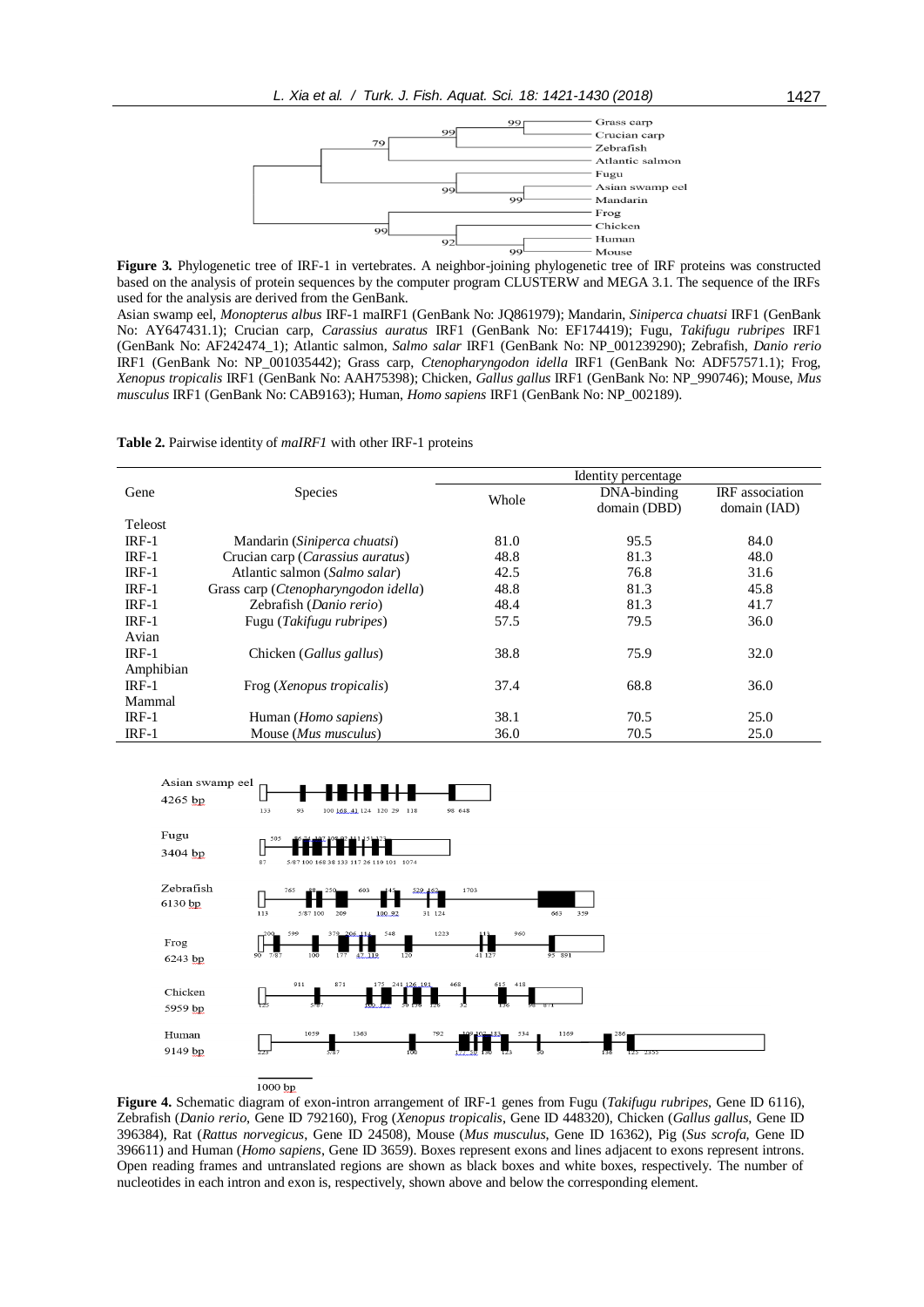| Exon no.       | Exon size $(bp)$ | Position in DNA | Splice acceptor | Splice donor      | Intron no. | Intron size $(bp)$ |
|----------------|------------------|-----------------|-----------------|-------------------|------------|--------------------|
|                | 133              | 1-133           |                 | AGTCTgtaag        |            | 639                |
|                | 93               | 773-865         | tgcagGCGAA      | <b>ACAAGgtgag</b> |            | 400                |
|                | 100              | 1266-1365       | tccagGATAA      | CACAGgtgag        |            | 97                 |
| $\overline{4}$ | 168              | 1463-1630       | tgcagGGAAA      | CAGAGgtgag        |            | 175                |
|                | 41               | 1806-1846       | cacagATAAA      | AGAAGgtaaa        |            | 130                |
| 6              | 124              | 1977-2100       | tgcagGTCAA      | GCAAGgtgag        | 6          | 209                |
|                | 120              | 2310-2429       | tacagATTTC      | CCCCGgtaag        |            | 141                |
| 8              | 29               | 2571-2599       | tccagATTAC      | TTGAGgtaag        | 8          | 185                |
| 9              | 118              | 2785-2902       | ttcagATTTG      | <b>CTCAGgtaaa</b> |            | 617                |
| 10             | 746              | 3520-4265       | tacagACGAA      |                   |            |                    |

**Table 3.** Intron-exon junctions and flanking sequences of *maIRF1* gene



**Figure 5.** Expression of *maIRF1* in Trunk kidney (TK) and Spleen (SP) Asian swamp eel during three development stages (female, intersex and male).



**Figure 6.** Expression of *maIRF1* in different tissues. Real-time quantitative PCR was performed with total RNA isolated from Trunk kidney (TK), Blood (BL), Skin (SK), Intestines (I), Liver (L), Spleen (SP), Gonad (G), Brain (BR) and Muscle (M).



**Figure 7.** Expression pattern of *maIRF1* gene induced by poly I:C (A) and LPS (B) in spleen and trunk kidney. The fish were injected intraperitoneally with either 50 µl Poly I:C, 50 µl LPS or 50 µl PBS. Three individuals were sampled at 6h, 12h, 24h, 48h and 72h post- injection (hpi) on each occasion, with trunk kidney and spleen dissected out. Bars represent standard deviations from three induced fish. The asterisk (\*) indicates the significant difference between induced and corresponding control group (P<0.05).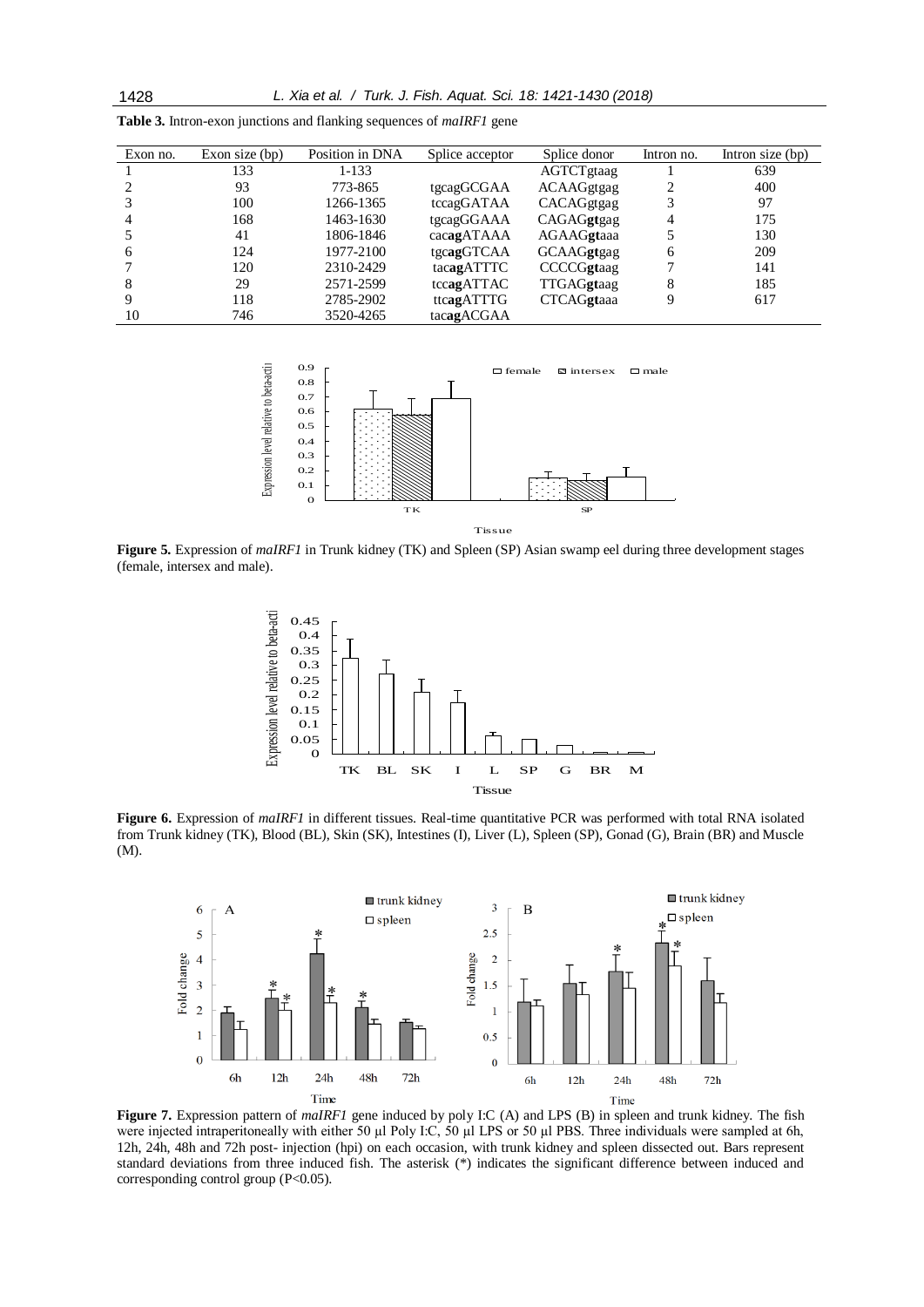heart, kidney, and brain (Feng *et al*. 2009; Yao *et al*. 2010). In most fishes, IRF-1 expression was predominant in gill, spleen, trunk kidney, and pronephros tissues (Sun *et al*. 2007; Collet *et al*. 2003; Richardson *et al*. 2001; Yao *et al*. 2010). Taxonomically, the teleost *M. albus* belongs to the family Synbranchidae of the order Synbranchiformes (Neoteleostei, Teleostei, Vertebrata), and its gills are difficult to sample. In the present study, *maIRF1* transcripts were abundant in trunk kidney and blood, and the lowest expression was found in brain and muscle, which is similar to previous studies (Caipang, Hirono, & Aoki, 2009; Sun *et al*. 2007).

IRF-1-induced expression has been studied in various fishes (Sun *et al*. 2007; Bergan *et al*. 2010). In most experiments, the Mx protein was used as positive control to evaluate the effects of poly I:C. The Mx protein has been regarded as an indicator of type I interferon response in vertebrates, and its antiviral function also been confirmed in fishes (Larsen, Røkenes, & Robertsen, 2004). In mandarin fish, the transcription of IRF-1 could be detected within 12 h after stimulation, which is earlier than a significant increase of Mx protein. Although the transcription of Mx protein could increase by a maximal 10-fold after stimulation, the elevated transcription levels of IRF-1 were less than fourfold (Sun *et al*. 2007). Similarly, IRF-1 was earliest upregulated by recombinant salmon  $IFN\alpha1$  and infection with infectious salmon anemia virus (ISAV), while IRF-3 and IRF-7 had a similar activation profile induced at a slightly later time point (Bergan *et al*. 2010). In our study, the  $\beta$ -actin gene was used as control to estimate *maIRF1*-induced change due to the unknown Mx gene sequence in *M. albus*. Transcription of *maIRF1* was elevated in trunk kidney and spleen tissue 24-72 h after poly I:C injection, which has also been found in turbot and sea bream (Ordás *et al*. 2006). These findings suggested that IRF-1 played a vital role in the early stages of an antiviral defense, which is the main difference between IRF-1 and other IRFs.

Apart from its antiviral role, IRF-1 expression also changes following stimulation with bacteria or bacterial antigens. Yabu *et al* (1998) demonstrated the inducible expression of an IRF1 in the liver of Japanese flounders following intramuscular injection with *Edwardsiella tarda*. *Atlantic cod* IRF-1 expression was significantly elevated in spleen and head kidney at 24 h following *A. salmonicida* stimulation (Feng *et al*. 2009). However, Collet and Secombes (2001) reported that IRF-1 expression was induced only by poly I:C and not by LPS in raibow trout gonad cells. Similarly, IRF-1 expression in head kidney of turbot following *Vibrio pelagius* challenge was not significantly changed at the single time point examined (8 h post challenge) (Ordás *et al*. 2006). In our study, LPS could induce *maIRF1* expression in trunk kidney and spleen after 24 hours, which suggests that the *IRF1* gene may play an important role in fish resistance against bacterial infection. In summary, our study demonstrated that *maIRF1* may play diverse roles in resistance against the viral and bacterial infection.

#### **Acknowledgements**

This work was supported by grants from the National Natural Science Foundation of China (31101928, 31460689).

#### **References**

- Zhou, R.J., Cheng, H.H., & Tiersch, T.R. (2002). Differential Genome Duplication and Fish Diversity. Reviews in Fish Biology & Fisheries, 11(4) 331-337. http://dx.doi.org/10.1023/A:1021395506705.
- Tamura, T., Yanai, H., Savitsky, D., & Taniguchi, T. (2008). The IRF Family Transcription Factors in Immunity and Oncogenesis. Annual Review of Immunology, 26(1), 535-584. http://dx.doi.org/10.1046/annurev.immunol.26.02160 7.090400.
- Huang, B., Qi, Z.T., Xu, Z., & Nie, P. (2010). Global Characterization of Interferon Regulatory Factor (IRF) Genes in Vertebrates: Glimpse of the Diversification in Evolution. BMC Immunology, 11(1) 22. http://dx.doi.org/10.1186/1471-2172-11-22.
- Fujita, T., Sakakibara, J., Sudo, Y., Miyamoto, M., Kimura, Y., & Taniguchi, T. (1998). Evidence for a Nuclear Factor(s), IRF-1, Mediating Induction and Silencing Properties to Human IFN-beta Gene Regulatory Elements. Embo Journal, **7**(11), 3397-3405. https://www.ncbi.nlm.nih.gov/pmc/articles/PMC4548 38/
- Fujiki, K., Shin, D.H., Nakao, M., & Yano, T. (1999). Molecular Cloning of Carp (*Cyprinus carpio*) CC Chemokine, CXC Chemokine Receptors, Allograft Inflammatory Factor-1, and Natural Killer Cell Enhancing Factor by Use of Suppression Subtractive Hybridization. Immunogenetics, 49(10), 909-914. http://dx.doi.org/10.1007/s002510050573.
- Taniguchi, T., Ogasawara, K., Takaoka, A., & Tanaka, N. (2001). IRF Family of Transcription Factors as Regulators of Host Defense. Annual Review of Immunology, 19(1), 23-55.

http://dx.doi.org/10.1146/annurev.immunol.19.1.623.

- Takaokass, A., Tamura, T., & Taniguchi, T. (2008). Interferon Regulatory Factor Family of Transcription Factors and Regulation of Oncogenesis. Cancer Science, 99(3), 467–478. http://dx.doi.org/10.1111/j.1349-7006.2007.00720x
- Schwartz, J.L., Shajahan, A.N., & Clarke, R. (2011). The Role of Interferon Regulatory Factor-1 (IRF1) in Overcoming Antiestrogen Resistance in the Treatment of Breast Cancer. International Journal Breast Cancer, 38, 91-102. http://dx.doi.org/10.4061/2011/912102.
- Li, P., Du, Q., Cao, Z., Guo, Z., Evankovich, J., Yan, W., & Geller, D.A. (2012). Overexpression of IRF-1 Induced Autophagy Induces Autophagy in Human Hepatocellular Carcinoma Cells Togther with Interferon-Gamma. Cancer Letters, 314(2) 213-222. [http://dx.doi.org/10.1016/j.canlet.2011.09.031.](https://doi.org/10.1016/j.canlet.2011.09.031)
- Wang, F., Xia, W., Liu, F.J., & Gu, J. (2012). Interferon Regulator Factor 1/Retinoic Inducible Gene I